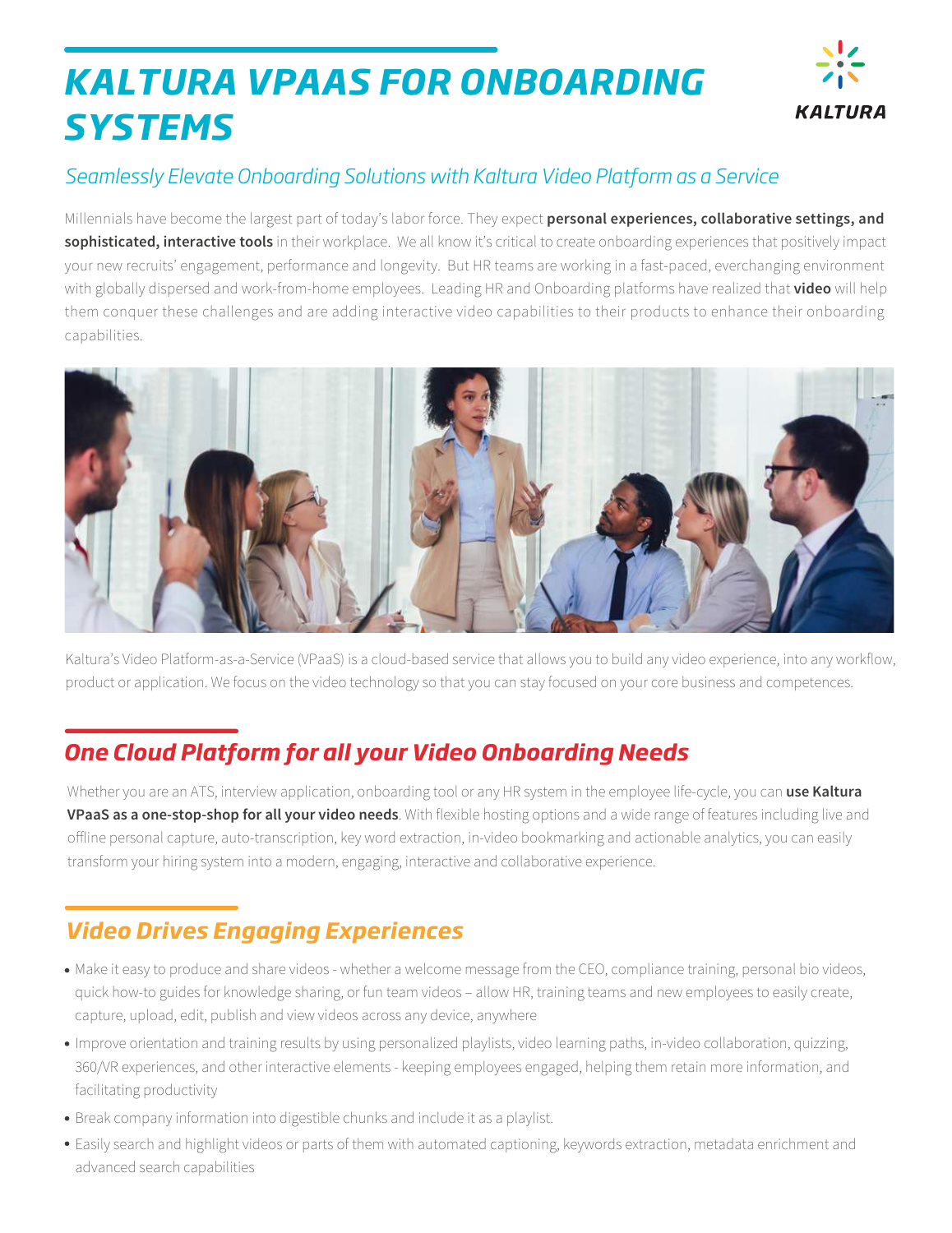#### *VPAAS COMPONENTS / WORKFLOW*

**Kaltura VPaaS enables Onboarding Solution Providers to build any video experience or workflow and to integrate rich video experiences into existing applications, business practices and environments.**



#### **Video Player** HTML5 Toolkit, Plugins & API

**Video API** API Infrastructure for Core Video Services



**Media Workflows** Tools for Video Workflows &

**Analytics** Direct Access to Content & User Data



**Mobile Video** SDKs for All Native Video Workflows



**Live Video** Deliver & Record

# *Add Measurable Speed and Efficiency*

- Get actionable analytics. Video contains rich data and insights about user behavior, much more than text how users engage with content, where they started watching, watched the longest and stopped watching, keywords that were used, geographic distribution, devices used and even emotions expressed – all these stats about your content and users will help you better inform your training and onboarding decision making.
- Stop repeating yourself. Give every new employee a personalized playlist of short videos walking them through procedures, benefits, and more. Even better, they can continue to access their playlist when questions arise months or years later. Centralized video management lets you update everyone's playlist with a few clicks whenever you roll out new initiatives.
- Reduce costs and increase accountability and productivity with online, live or VOD video training

### *Increase Tracking and Evaluation tools*

- Easily search and highlight videos or parts of them with automated captioning, keywords extraction, metadata enrichment and advanced search capabilities
- Provide Actionable Analytics. Video contains rich data and insights about user behavior, much more than text how users engage with content, where they started watching, watched the longest and stopped watching, key words, geographic distribution and even emotive expression – all these stats about your content and users will help better inform decision making
- Recruiters and hiring managers can customize questions, leave notes, measure data, and share interviews with their teams
- Manage video securely and granularly throughout the recruitment process, across departments, and with varying levels of viewing, editing, authoring and approval cycles